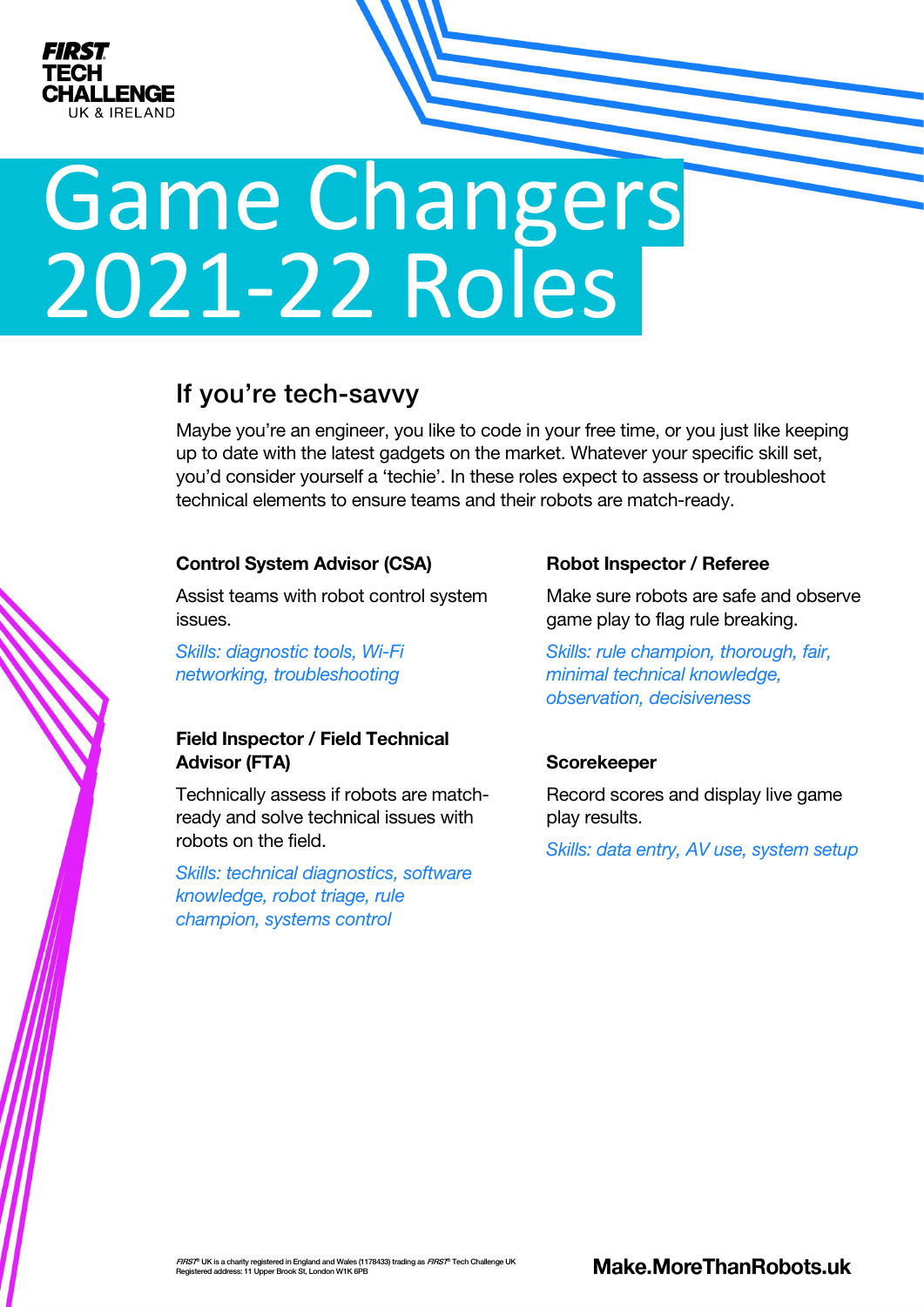

# Game Changers 2021-22 Roles

# If you're organised

Running events takes a lot of organisation and planning to make things run smoothly. In these roles you'll have the opportunity to flex your epic time management skills – guide teams on the ground, making sure they're checked in, ready and where they need to be at all times.

# Game Announcer / Emcee

Help keep the day moving smoothly, introduce teams and lead game play commentary.

*Skills: public speaking, excellent communication, energy* 

# **Judge**

Judge teams, robots in action and supporting material to appoint award winners.

*Skills: reviewing, fairness, some engineering knowledge helpful*

#### **Queuer**

Guide teams to and from positions on the playing field.

*Skills: great communication, people herding*

# Pit administrator / team check-in

Revel behind the scenes managing team area activities, plus greet and register teams.

*Skills: coordination, customer service, administration, organisation*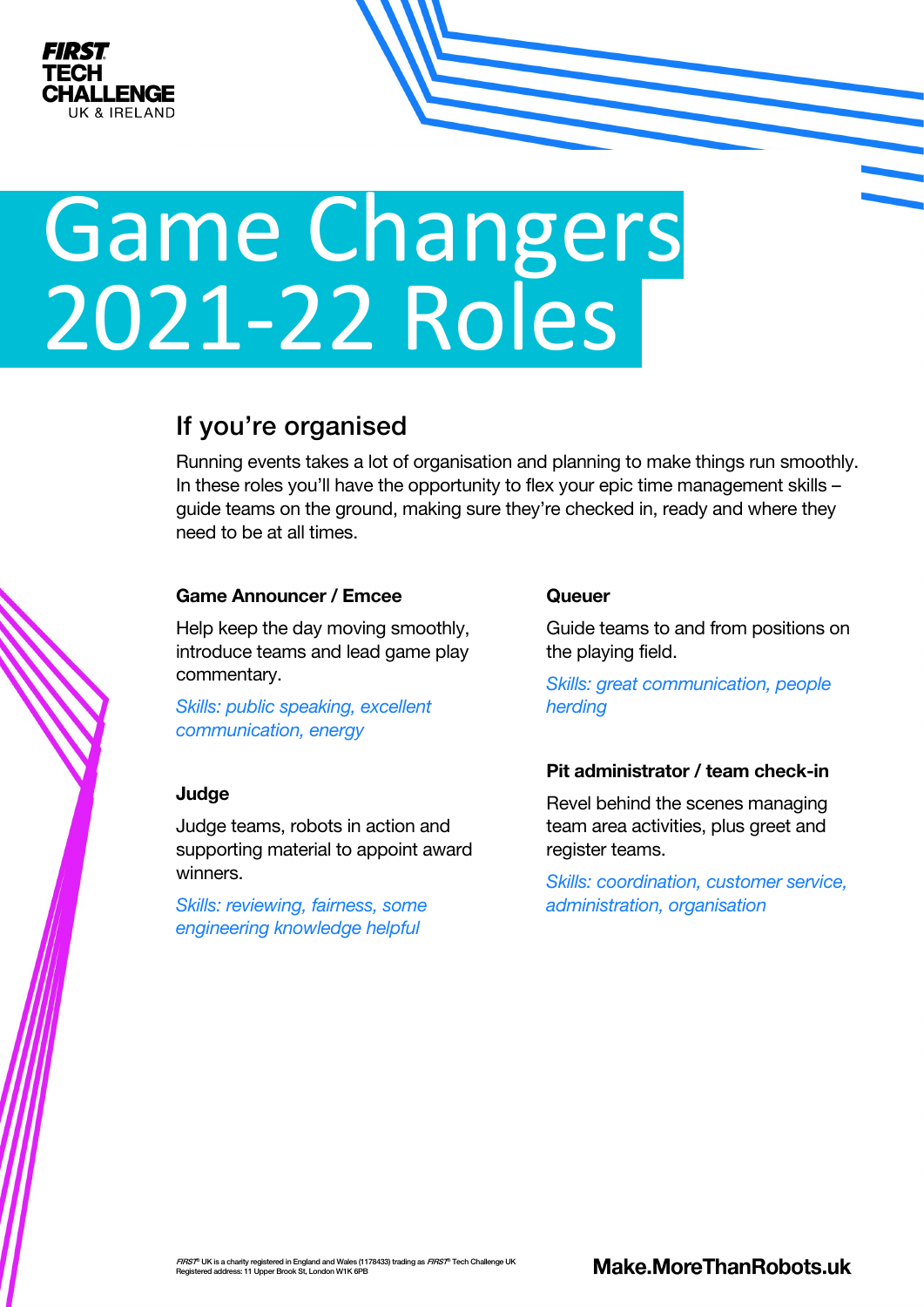

# Game Changers 2021-22 Roles

# If you're super-keen – join the A-Team

This super-squad of volunteers are the next level up! Help lead our army of volunteers at one of our regional tournaments across the UK. Not all A-Team members have to be technologically inclined – there's a role for every skillset. If you're at all interested in volunteering at more than one event as a Game Changer captain, then you should definitely join this *Amazing*-Team!

#### Judge Advisor

Coordinate the judging and deliberation process.

*Skills: coordination, facilitation, judging knowledge, script writing*

# Lead Control System Advisor (CSA)

Supervise a team of CSAs, troubleshooting robots off the field.

*Skills: technical, software knowledge, rule champion*

# Lead Field Inspector/Field Technical Advisor

Supervise a fleet of Field Inspectors/FTAs, advising on best practice and troubleshooting bots on the field.

*Skills: technical, software knowledge, rule champion*

#### Lead Robot Inspector/Head Referee

Oversee the team of Robot Inspectors/Referees, ensuring all bots are safe, observing game play and any rule breaking.

*Skills: robotics knowledge, compliance, rule champion, observation, decisiveness*

# Lead Queuer

Oversee a team of Queuers, ensuring no team is left behind.

*Skills: herding cats, great communication, expert time keeping*

# Lead Scorekeeper

Keep an eye on the leaderboard, ensuring scores are accurately recorded.

*Skills: focused, scorekeeping, great communication*